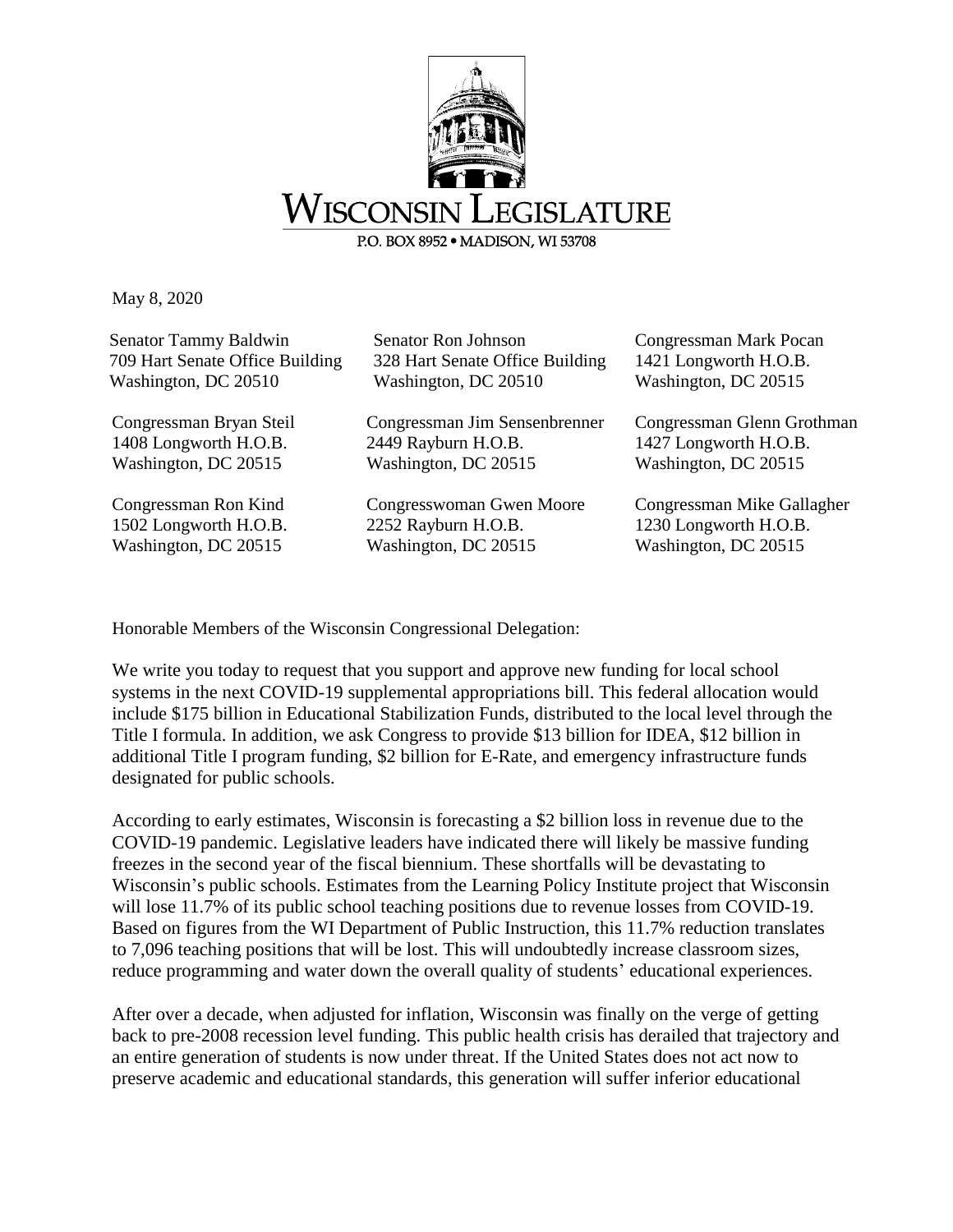opportunities, which lead to fewer career opportunities and a chain reaction of negative societal and economic repercussions.

Aside from the economic impact, students have already suffered learning deficits as schools have largely been shut down since mid-March. Virtual learning instituted since then cannot replace inperson instruction. The lack of direct student-teacher interaction will undoubtedly cause learning loss heading into next school year. With drastically fewer teachers and resources, this learning loss will exacerbate the problems of funding and personnel shortages. As these shortages increase, pay and benefits are also likely to suffer. This will surely lead to a reduction in postsecondary students entering the education field. These rates were already dangerously low before the COVID-19 crisis, and further decreases in teacher-prep program enrollment could be catastrophic to public education as we know it.

Local schools need significant funding and aid from Congress to combat the negative educational effects of the COVID-19 pandemic. The urgency in this matter cannot be overstated. Our children's educational and economic futures depend on decisive action. An investment now will give educators a fighting chance to ensure that students across the country will have opportunities to find academic and economic success. This proactive investment is critical to each and every student and to the long-term future of our country.

Thank you for your consideration of this request and for your commitment to serving the people of Wisconsin especially during these difficult times.

Sincerely,

Sondy Pope

Sondy Pope State Representative 80th Assembly District

Joel Billing

Jill Billings State Representative 95th Assembly District

Fred Risser State Senator 26th Senate District

Tim Carpenter

Tim Carpenter State Senator 3rd Senate District

na Kolste

Debra Kolste State Representative 44th Assembly District

Steve Doyle State Representative 94<sup>th</sup> Assembly District

fort Emuss

Jodi Emerson State Representative 91<sup>st</sup> Assembly District

Evan Goyke State Representative 18<sup>th</sup> Assembly District

, Alan Hell

Gary Hebl State Representative 46th Assembly District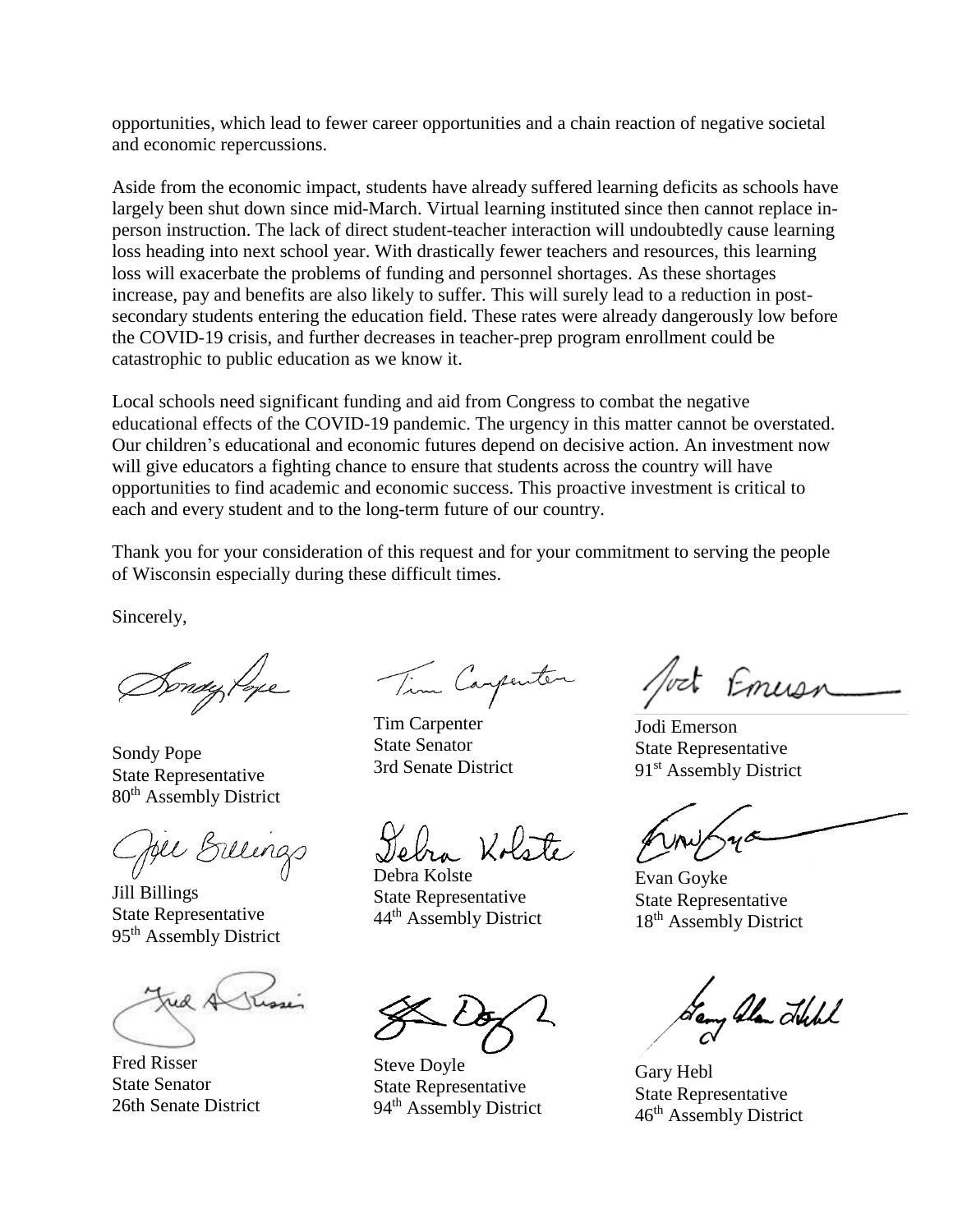Amanda Stuck State Representative 57th Assembly District

itise Sesieli

Christine Sinicki State Representative 20th Assembly District

Mark Springer

Mark Spreitzer State Representative 45th Assembly District

Jimmy Anderson State Representative 47th Assembly District

Marisabel Cabrera State Representative 9<sup>th</sup> Assembly District

 $W^{-1}$ 

Chris Taylor State Representative 76th Assembly District

Jeff Smith State Senator 31<sup>st</sup> Senate District

Perhain Myers

LaKeshia Myers State Representative 12<sup>th</sup> Assembly District

LaTonya Johnson State Senator 6<sup>th</sup> Senate District

*MolinewSarrent* 

Melissa Sargent State Representative 48th Assembly District

Jaw Al File

Jason Fields State Representative 11<sup>th</sup> Assembly District

Bob Wirch

Robert Wirch State Senator 22nd Senate District

Don Vruwink State Representative 43rd Assembly District

Danny Riemer State Representative 7<sup>th</sup> Assembly District

Leta Neubauer

Greta Neubauer State Representative 66th Assembly District

Stand & Surgeons

Staush Gruszynski State Representative 90<sup>th</sup> Assembly District

Tip McGuire State Representative 64th Assembly District

fubeck

Lisa Subeck State Representative 77th Assembly District

Reknormine

Robyn Vining State Representative 14<sup>th</sup> Assembly District

Chris Larson State Representative 7 th Senate District

Danne Herselben

Dianne Hesselbein State Representative 79th Assembly District